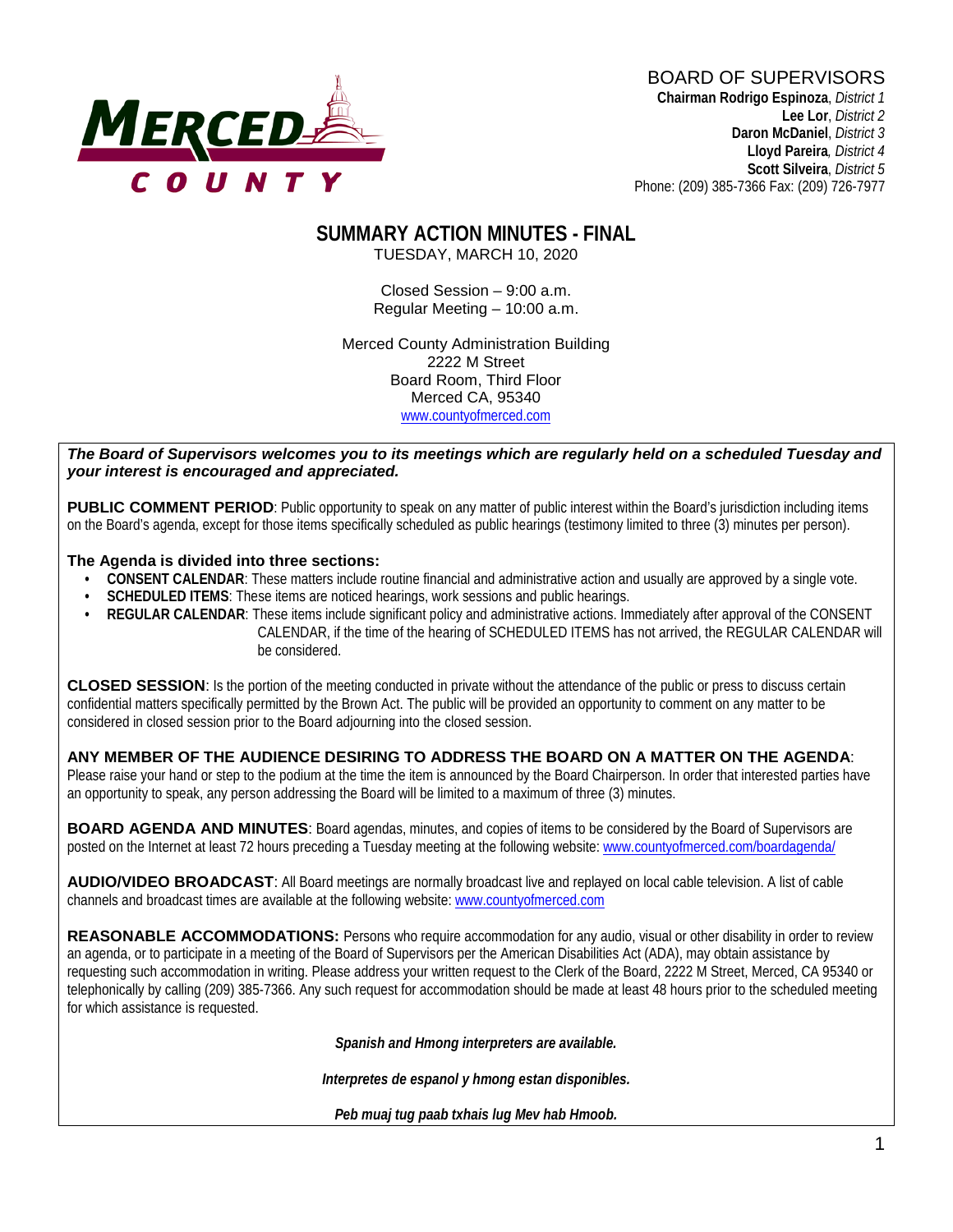#### SCHEDULED ITEMS

#### **9:00 A. M. THE PUBLIC IS INVITED TO SPEAK ON ANY ITEM ON THE AGENDA-TESTIMONY IS LIMITED TO THREE MINUTES PER PERSON**

#### **CLOSED SESSION - CONFERENCE WITH LEGAL COUNSEL - EXISTING LITIGATION:**

It is the intention of the Board to meet in Closed Session concerning Existing Litigation pursuant to Government Code section 54956.9(d)(1): Mondragon, et al. v. County of Merced, et al., Merced Superior Court Case No. 20CV-00636.

#### **CLOSED SESSION - CONFERENCE WITH REAL PROPERTY NEGOTIATOR:**

It is the intention of the Board to meet in Closed Session concerning a Conference with Real Property Negotiator(s) Mark Hendrickson, Director-Community and Economic Development pursuant to Government Code Section 54956.8 as follows:

**Property:** Buildings 315, 317, 318, 362, 1015, 1110, 1340, 1356 and a fuel yard located on Castle Commerce Center/ Castle Airport.

**Agency Negotiator:** Mark Hendrickson, Director, Community and Economic Development Department

**Negotiation Parties:** Sierra Academy of Aeronautics

**Under Negotiation:** To request authority to negotiate proposed lease and value.

#### **CLOSED SESSION:**

It is the intention of the Board to meet in Closed Session pursuant to Government Code Section 54957: PUBLIC EMPLOYEE APPOINTMENT, Title: Director Behavioral Health & Recovery Services/Public Guardian-Conservator

#### **THE BOARD RECESSED AT 9:02 A.M. AND RECONVENED AT 10:00 A.M. WITH ALL MEMBERS PRESENT, AND THE CHAIRMAN ADVISED STAFF WAS GIVEN DIRECTION**

#### **GOVERNMENT CODE SECTION 54954.2 COMPLIANCE (LATE AGENDA ITEMS)**

**10:00 A. M. INVOCATION led by Paul Garcia/PLEDGE OF ALLEGIANCE**

**PUBLIC OPPORTUNITY TO SPEAK ON ANY MATTER OF PUBLIC INTEREST WITHIN THE BOARD'S JURISDICTION INCLUDING ITEMS ON THE BOARD'S AGENDA, EXCEPT FOR THOSE ITEMS SPECIFICALLY SCHEDULED AS PUBLIC HEARINGS (TESTIMONY LIMITED TO THREE MINUTES PER PERSON)**

#### *REVIEW BOARD ORDER – SEE PAGE 10*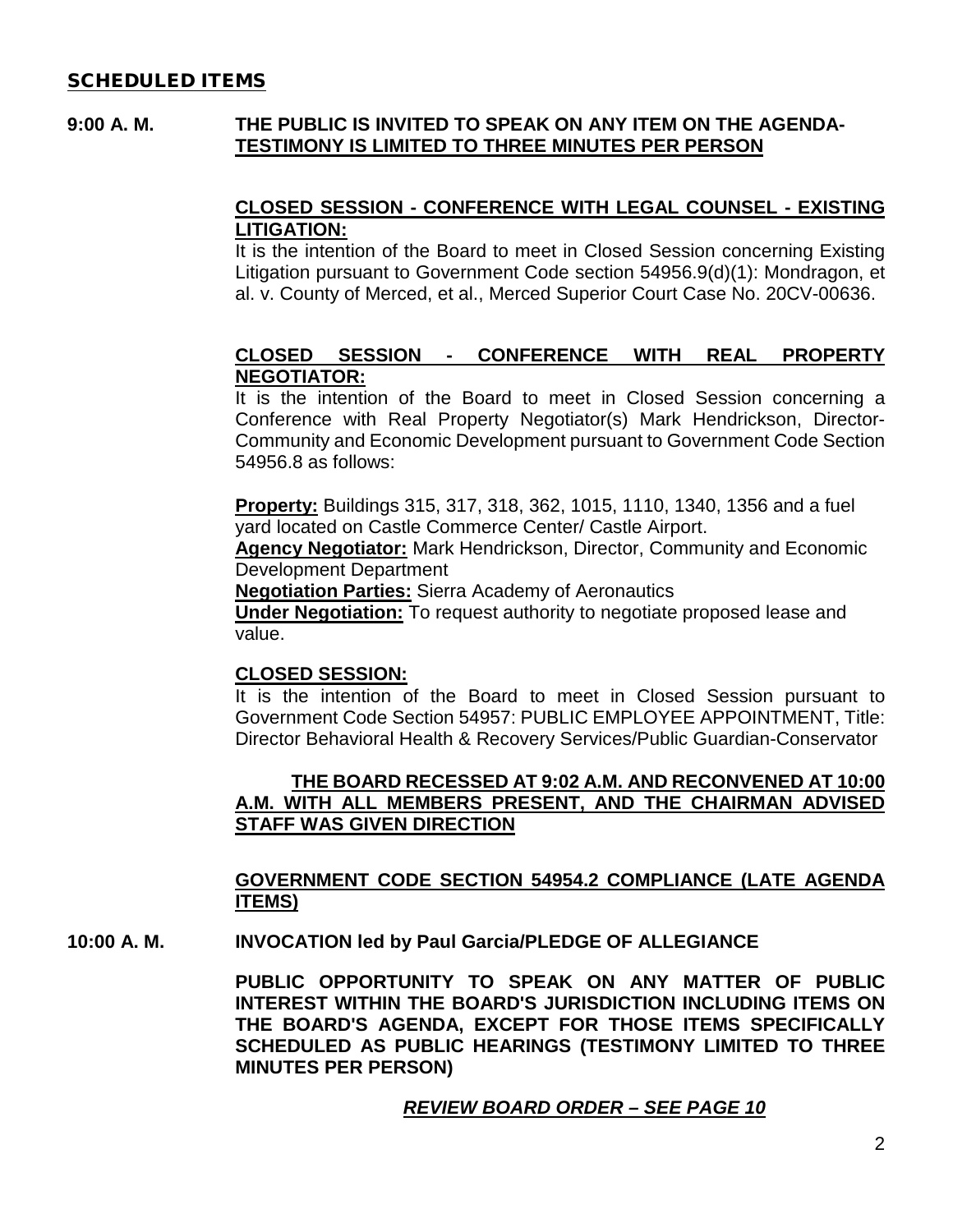#### **MERCED COUNTY DEPARTMENT OF PUBLIC HEALTH UPDATE – CORONAVIRUS**

# *REVIEW BOARD ORDER – SEE PAGE 10*

# **APPROVAL OF CONSENT AGENDA CALENDAR (ITEMS #1 - 17)**

#### **REPORTS/BOARD DIRECTION**

County Executive Officer, County Counsel, Board of Supervisors Members

#### CONSENT CALENDAR (Items # 1-17) **APPROVED AS RECOMMENDED AYES: ALL**

#### Public Works

- 1. Set a Public Hearing for 10:00 a.m. on March 31, 2020 to receive comments on submission of an application for the Community Development Block Grant (CDBG) Planning and Technical Assistance funding.
- 2. Approve Budget Transfer in the amount of \$10,000 for the Los Banos Library carpeting project.
- 3. Approve Budget Transfer in the amount of \$15,000 for emergency repair to the commercial water heater at Marie Green.
- 4. Approve Budget Transfer in the amount of \$17,283 for two solar light projects at Harmony Ranch approved in Fiscal Year 2018/2019. (4/5 Vote Required)

#### Community and Economic Development

- 5. Set a Public Hearing for March 31, 2020 at 10:00 a.m. to consider the amendment of the agricultural preserve with reference to six parcels, resulting from three Convey and Combine Minor Subdivisions and one Property Line Adjustment. The properties are located, respectively, on the north side of W. Bell Drive, 725 feet east of N. Dwight Way in the Atwater area, the east side of S. Arroya Avenue, 700 feet north of Highway 152 in the Dos Palos area, the northeast corner of W. Bell Drive and N. Steinberg Road in the Atwater area, and the southwest corner of Tegner Road and Riverside Avenue in the Hilmar area.
- 6. Set a Public Hearing for March 31, 2020 at 10:00 a.m. to receive comments on submission of an application for Community Development Block Grant (CDBG) Code Enforcement Activity funding.

#### **Probation**

- 7. Approve Budget Transfer in the amount of \$6,000 for a new copy machine for the Juvenile Justice Correctional Complex.
- 8. Approve Budget Transfer in the amount of \$6,000 for a new copy machine for the Los Banos office.
- 9. Approve Budget Transfer in the amount of \$8,000 for the purchase of a new conference table.

# **PULLED – NO ACTION TAKEN**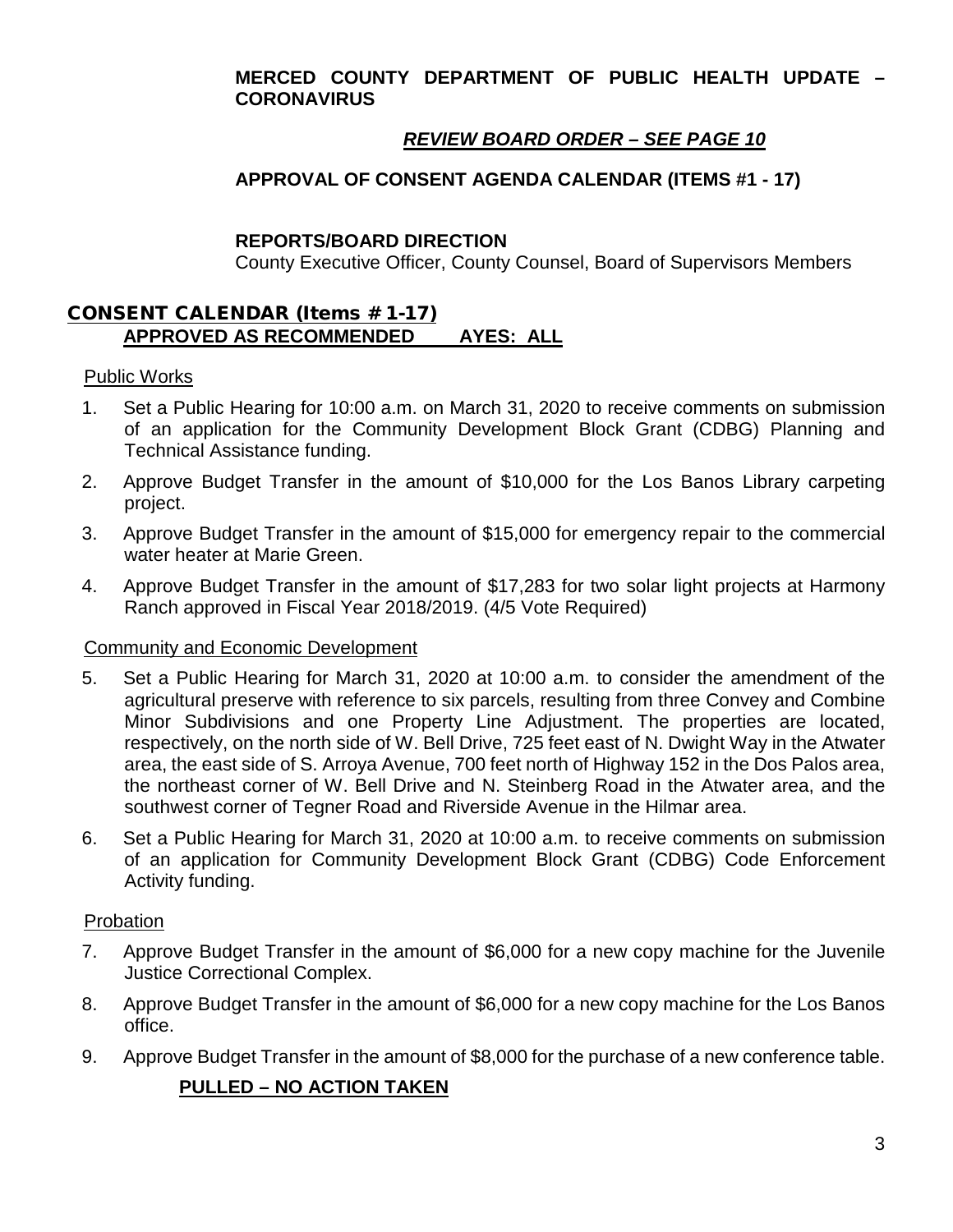# **Elections**

10. Approve Budget Transfer in the amount of \$9,400 for emergency replacement of Elections warehouse copier.

#### **Executive Office**

- 11. Act on Claim for Damages submitted by King's Rehabilitation Center, Inc., Alanna Alamo, Belinda Delatorre, Dillan Connolly, Araceli Pacheco, Sharon Davis, Samantha Leezandra Godinez-Lozano and Julie Boothe as recommended by Risk Management and County Counsel.
- 12. Approve travel request received from Sheriff's Office as recommended by Executive Office.

#### Board of Supervisors

13. Approve minutes for September 10, 2019, September 17, 2019, September 17, 2019 - Final Budget Hearings, October 1, 2019, October 1, 2019 - IHSS, October 22, 2019, November 5, 2019, November 5, 2019 - IHSS, November 19, 2019, November 19, 2019 - Delta Mendota GSA, November 19, 2019 Chowchilla GSA, December 10, 2019, December 10, 2019 Delta-Mendota GSA, December 10, 2019 Chowchilla GSA, December 17, 2019 and December 17, 2019 - IHSS.

# *REVIEW BOARD ORDER – SEE PAGE 11*

#### Board Recognition

- 14. Certificate of Recognition for Graduation from Veterans Treatment Court to Joel Hernandez, presented February 18, 2020.
- 15. Certificates of Recognition to various individuals for successful completion of 20 weeks of the Parent Leadership Training Institute and Children Leadership Training Institute in Delhi, California, presented February 13, 2020.
- 16. Certificate of Recognition to Bai Xiong Saefong for Grand Opening, presented February 22, 2020.
- 17. Certificate of Recognition in Celebration of Charles and Shirley Bauer's 70th Wedding Anniversary on March 2, 2020.

# REGULAR CALENDAR

#### BOARD ACTION

#### PUBLIC WORKS

18. 1) Ratify the submission of a Local Roadway Safety Plan grant application to Caltrans by the Department of Public Works in the amount of \$80,000; 2) Accept a Caltrans Grant (LRSP130) in the amount of \$80,000 to be used to develop a Local Roadway Safety Plan (LRSP); 3) Authorize the Department of Public Works to circulate a Request for Proposal (RFP) to qualified consultants to prepare the LRSP; and 4) Authorize the Department of Public Works to review and rank the proposals as well as negotiate a contract to be submitted to the Board of Supervisors for consideration upon review by County Counsel and Risk Management.

# **AUTHORIZED CONTRACT NO. 2020033 AS RECOMMENDED AYES: ALL**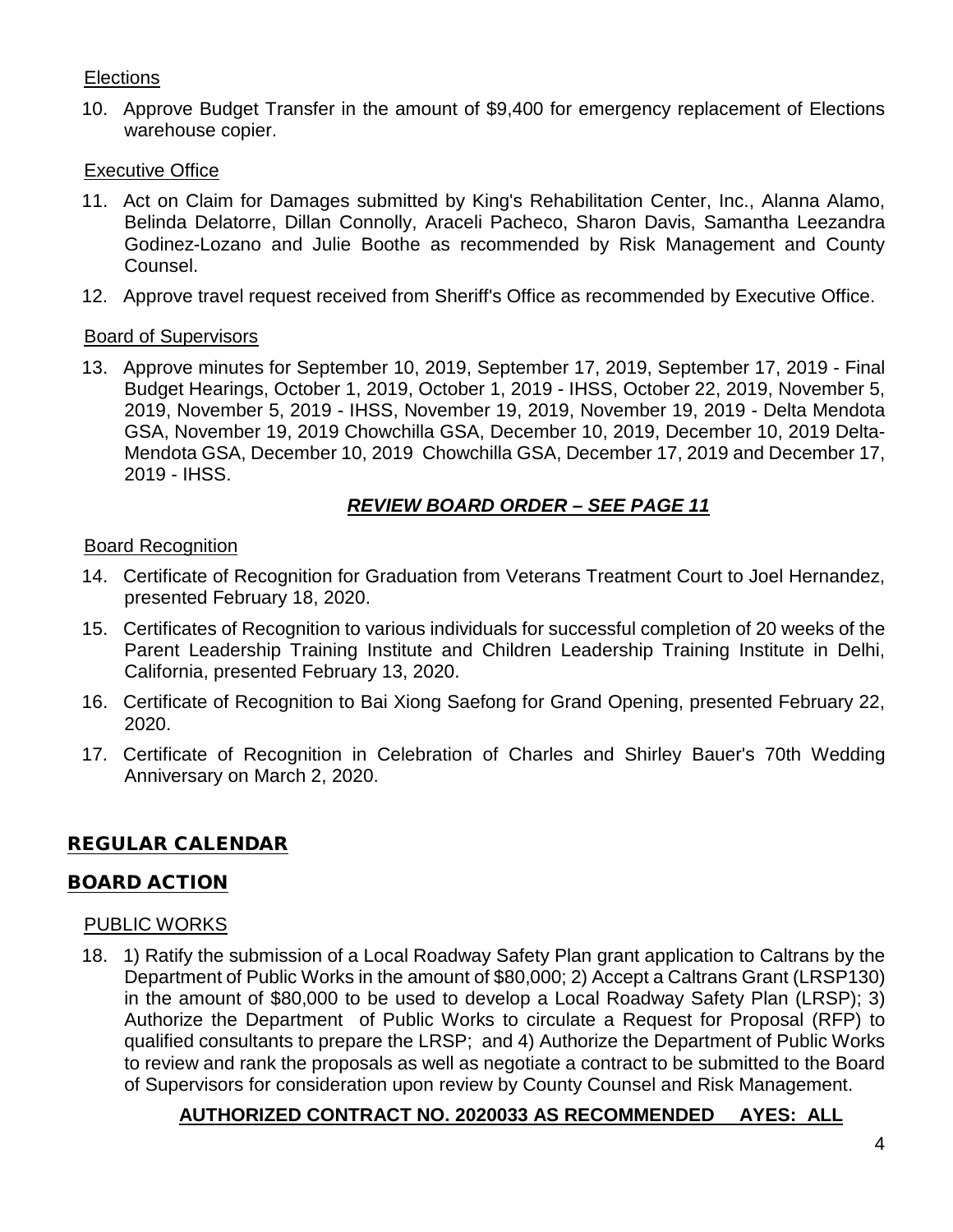19. 1) Retainer Agreement with Galvin Preservation Associates, Inc. (GPA), for On-Call Biological Monitoring Services upon approval by County Counsel and Risk Management; 2) Authorize the Chairman of the Board to execute the agreement; and 3) Authorize the Director of Public Works to execute Project Supplement Agreements.

# **AUTHORIZED CONTRACT NO. 2020034 AS RECOMMENDED AYES: ALL**

20. Approve the Grade Crossing Construction and Maintenance Agreement with Burlington Northern Santa Fe (BNSF) Railroad Company to construct an at-grade crossing over railroad right-of-way for the Santa Fe Avenue at Childs Avenue Intersection improvements (U.S. DOT Crossing 028647E); and authorize the Director of Public Works to execute the agreement and related easement documents, amendments, applications, and permits in an amount not to exceed \$1,114,397 upon review by County Counsel and Risk Management.

# **AUTHORIZED CONTRACT NO. 2020035 AS RECOMMENDED AYES: ALL**

21. 1) Retainer Agreement with DUDEK for On-Call Biological Monitoring services upon approval by County Counsel and Risk Management; 2) Authorize the Chairman of the Board to execute the agreement; and 3) Authorize the Director of Public Works to execute Project Supplement Agreements.

# **AUTHORIZED CONTRACT NO. 2020036 AS RECOMMENDED AYES: ALL**

22. In accordance with Government Code Section 66006, subdivision (b), review and approve the 2018/2019 Fiscal Year Annual Report (Exhibit A) providing the public with information on the various impact fees that were collected to fund the cost of public improvements.

# **APPROVED AS RECOMMENDED AYES: ALL**

23. 1) Authorize the Department of Public Works to circulate a Request for Qualifications (RFQ) to qualified consultants to provide right-of-way acquisition and appraisal services for County projects; and 2) Authorize the Department of Public Works to review and rank the statements of qualifications as well as negotiate a retainer contract to be submitted to the Board for consideration upon review by County Counsel and Risk Management.

# **APPROVED AS RECOMMENDED AYES: ALL**

24. 1) Approve a Retainer Agreement with C&S Engineer, Inc., for on-call airport planning and design services upon approval by County Counsel and Risk Management; 2) Authorize the Chairman to execute the Agreement; and 3) Authorize the Director of Public Works to execute Project Supplement Agreements.

# **AUTHORIZED CONTRACT NO. 2020037 AS RECOMMENDED AYES: ALL**

# AUDITOR

25. Accept the audited Merced County Comprehensive Annual Financial Report ended June 30, 2019.

# **APPROVED AS RECOMMENDED AYES: ALL**

26. Accept the Single Audit for the fiscal year ended June 30, 2019.

# **APPROVED AS RECOMMENDED AYES: ALL**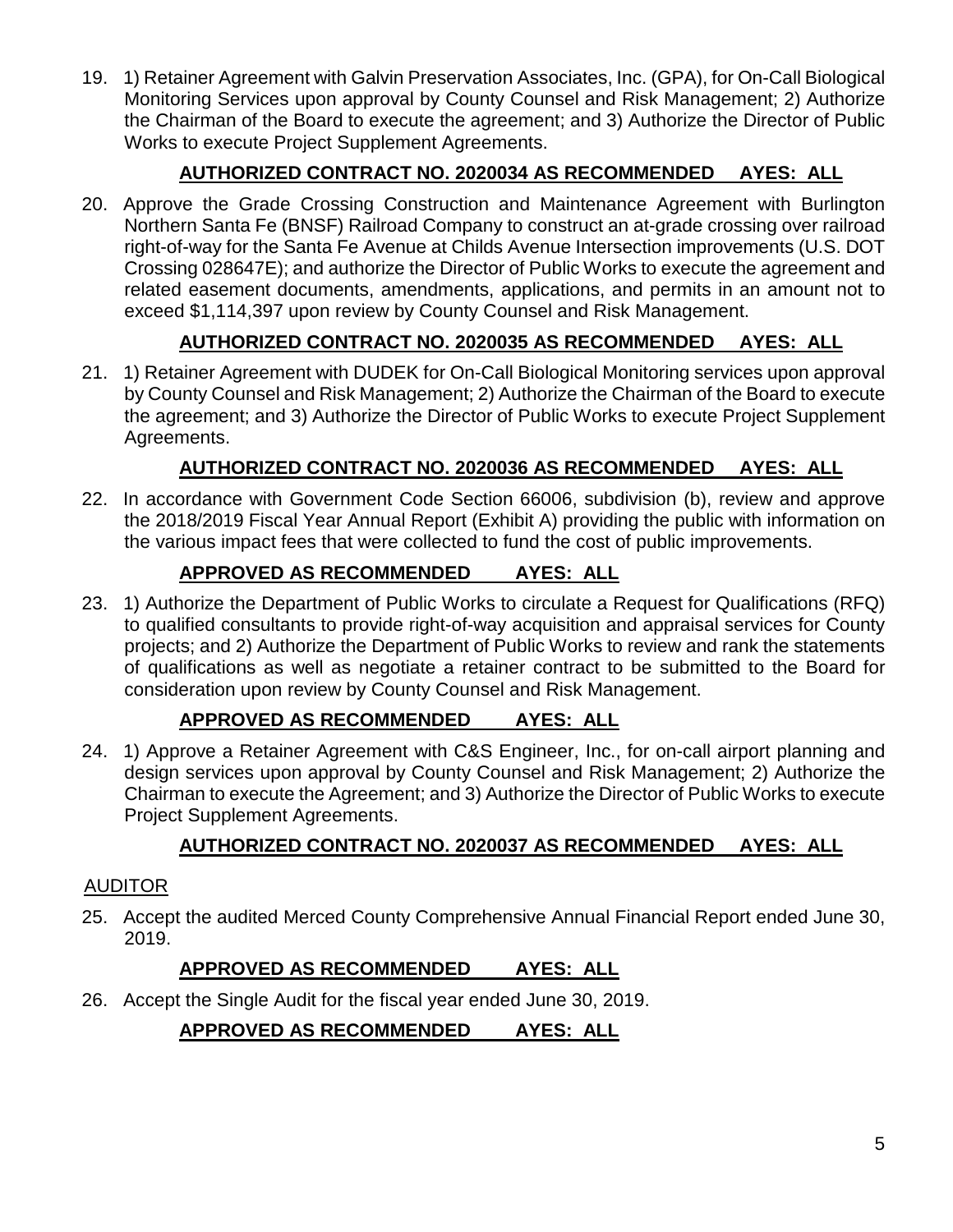# HEALTH

27. Ratify the submission of an email of intent to accept the Infectious Disease Infrastructure funding opportunity and the submission of grant documents to the California Department of Public Health-Division of Communicable Disease Control for the four year Infectious Disease Infrastructure Grant; and return to the Board for contract approval when awarded this grant.

# **APPROVED AS RECOMMENDED AYES: ALL**

28. 1) Ratify the non-binding Application for the AAA Child Passenger Safety Donation Program submitted February 26, 2020; and 2) Return to the Board if awarded this grant.

# **APPROVED AS RECOMMENDED AYES: ALL**

29. Ratify the Submission of the Agreement Funding Application to the California Department of Public Health Maternal Child and Adolescent Health Division; and return to the Board for contract approval.

# **APPROVED AS RECOMMENDED AYES: ALL**

#### HUMAN SERVICES AGENCY

30. Contract with Aspiranet to provide housing and supportive services to young adults aging out of Foster Care.

#### **AUTHORIZED CONTRACT NO. 2020038 AS RECOMMENDED AYES: ALL**

31. Adopt a Resolution authorizing Human Services Agency to receive State and Federal level summary criminal history information for employment, including all Health Insurance Counseling and Advocacy Program volunteers.

# **ADOPTED RESOLUTION NO. 2020-16 AS RECOMMENDED AYES: ALL**

32. 1) Adopt a Resolution authorizing the Human Services Agency to apply for and accept the Transitional Housing Program (THP) Award in the amount of \$54,400, and authorizing the County Executive Officer, or designee, to enter into, execute, and deliver any and all documents required or deemed necessary or appropriate to be awarded the Transitional Housing Program allocation award, and all amendments thereto; 2) Authorize the Director of Human Services Agency, or designee, to submit a THP Allocation Acceptance in the amount of \$54,400 to the State of California Department of Housing and Community Development prior to the March 31, 2020 deadline; 3) Authorize the Director of Human Services Agency, or designee, to execute all documents relating to the grant application and award; 4) Authorize the Human Services Agency to accept any future reallocation of funding for this program; and 5) Approve the associated Budget Transfer. (4/5 Vote Required)

# **ADOPTED RESOLUTION NO. 2020-17 AS RECOMMENDED AYES: ALL**

#### COMMUNITY AND ECONOMIC DEVELOPMENT

33. 1) Approve the Third Amendment to Central Delta-Mendota Region Sustainable Groundwater Management Act (SGMA) Services Activity Agreement, which provides for participating agencies to be able to delegate voting and approval authority to the Central Delta-Mendota Groundwater Sustainability Agency (GSA); 2) Authorize the Chairman to sign Services Memorandum of Agreement (SS-MOU) Participant Consent to Third Amendment to Central-Delta Mendota Region SGMA Services Activity Agreement; 3) Approve delegating the County's voting and approval authority under the SGMA Services Activity Agreement to the Central Delta-Mendota GSA, as authorized in Section 6.4 and 7.1 of the Third Amendment to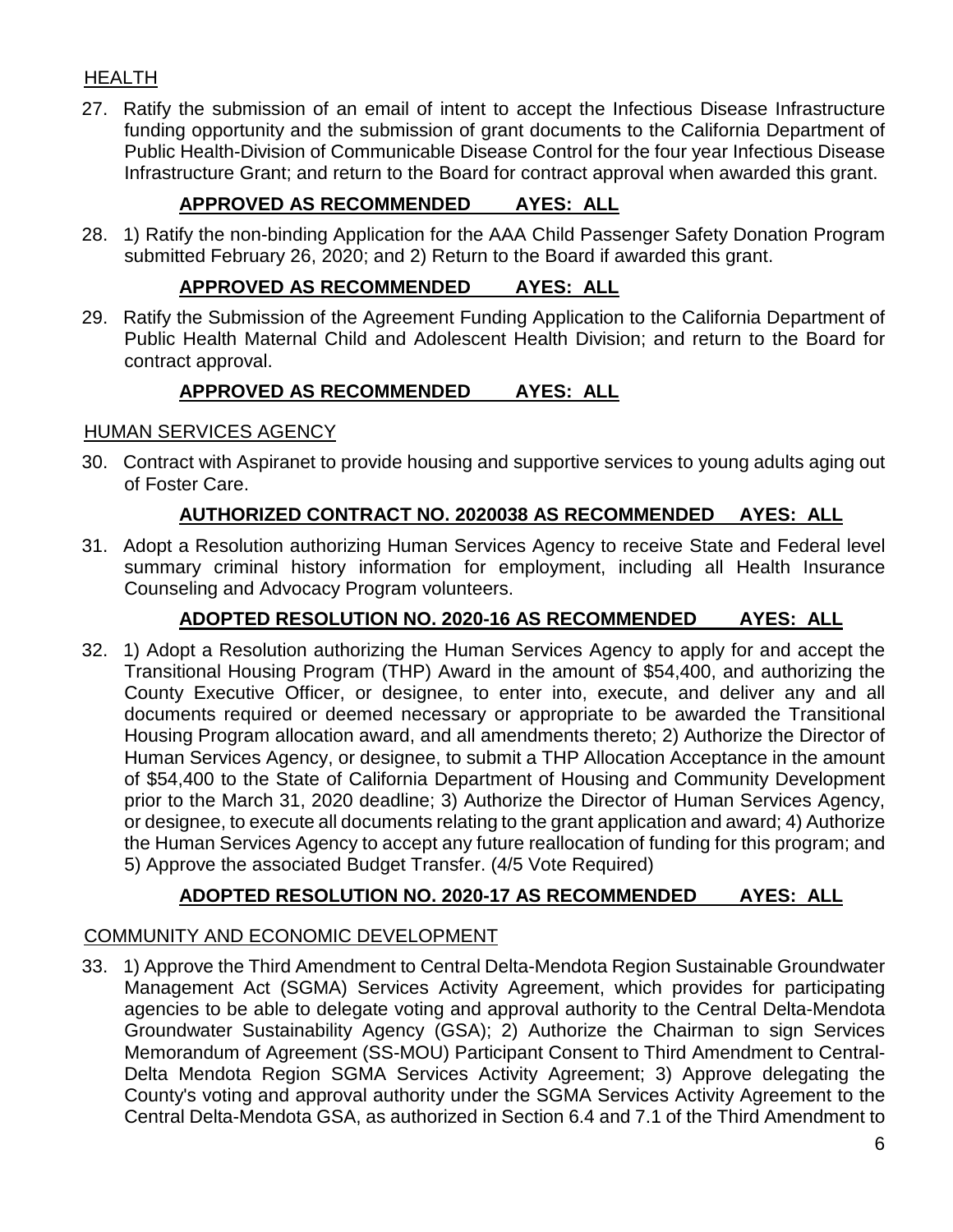the Central Delta-Mendota SGMA Services Activity Agreement; and 4) Identify the Water Resources Coordinator as the primary representative and the Deputy Director of Planning as the alternate representative for the County of Merced on the Management Committee.

# **APPROVED AS RECOMMENDED AYES: ALL**

# *REVIEW BOARD ORDER – SEE PAGE 11*

34. Contract with KPMG, LLP for the identification of an automotive test facility third-party operator and to leverage private sector investment and capital related to the California AutoTech Testing and Development Center (CATDC) located at the Castle Commerce Center.

# **AUTHORIZED CONTRACT NO. 2020039 AS RECOMMENDED AYES: ALL**

# FIRE

35. Memorandum of Understanding between the County of Merced and the Cities of Merced, Atwater, and Los Banos for the Merced County Operational Area Hazardous Materials Response Team.

# **AUTHORIZED CONTRACT NO. 2020040 AS RECOMMENDED AYES: ALL**

#### ADMINISTRATIVE SERVICES

36. Contract with CentralSquare Technologies to implement the new version of the County's Community Development Software System; and authorize the Director of Administrative Services to sign contract amendments that update the scope of work related to the implementation of the system.

# **AUTHORIZED CONTRACT NO. 2020041 AS RECOMMENDED AYES: ALL**

#### LIBRARY

37. Authorize the Merced County Library to submit the Community Engagement Sponsorship letters to First 5 Merced County to support Dia Celebrations at all libraries; and direct the County Librarian or designee to return to the Board to accept the sponsorship award.

# **APPROVED AS RECOMMENDED AYES: ALL**

#### **SHERIFF**

38. Contract with Merced County Office of Education to provide education services to inmates confined in the Merced County Jail facilities.

# **AUTHORIZED CONTRACT NO. 2020042 AS RECOMMENDED AYES: ALL**

#### HUMAN RESOURCES

39. 1) Approve the following departmental personnel actions: Auditor-Controller Budget Unit 11000: Change: 1 Account Clerk I/II (Pos 31) to Account Clerk III. Risk Management Budget Unit 19000: Add: 1 Risk Analyst I/II/III. Public Defender Budget Unit 20600: Allocate: EH Office Assistant II. Public Health Budget Unit 40000: B/U 40007 Change: 1 Office Assistant I/II (Pos 25) to Office Assistant III; B/U 40031 Change: 1 Office Assistant I/II (Pos 204) to Office Assistant III. Behavioral Health & Recovery Services - Budget Unit 41500: B/U 41501: Add: 2 Licensed Mental Health Worker; B/U 41511: Add: 1 Peer Support Specialist; B/U 41513: Add: 1 Licensed Mental Health Worker; B/U 41534: Add: 1 Peer Support Specialist,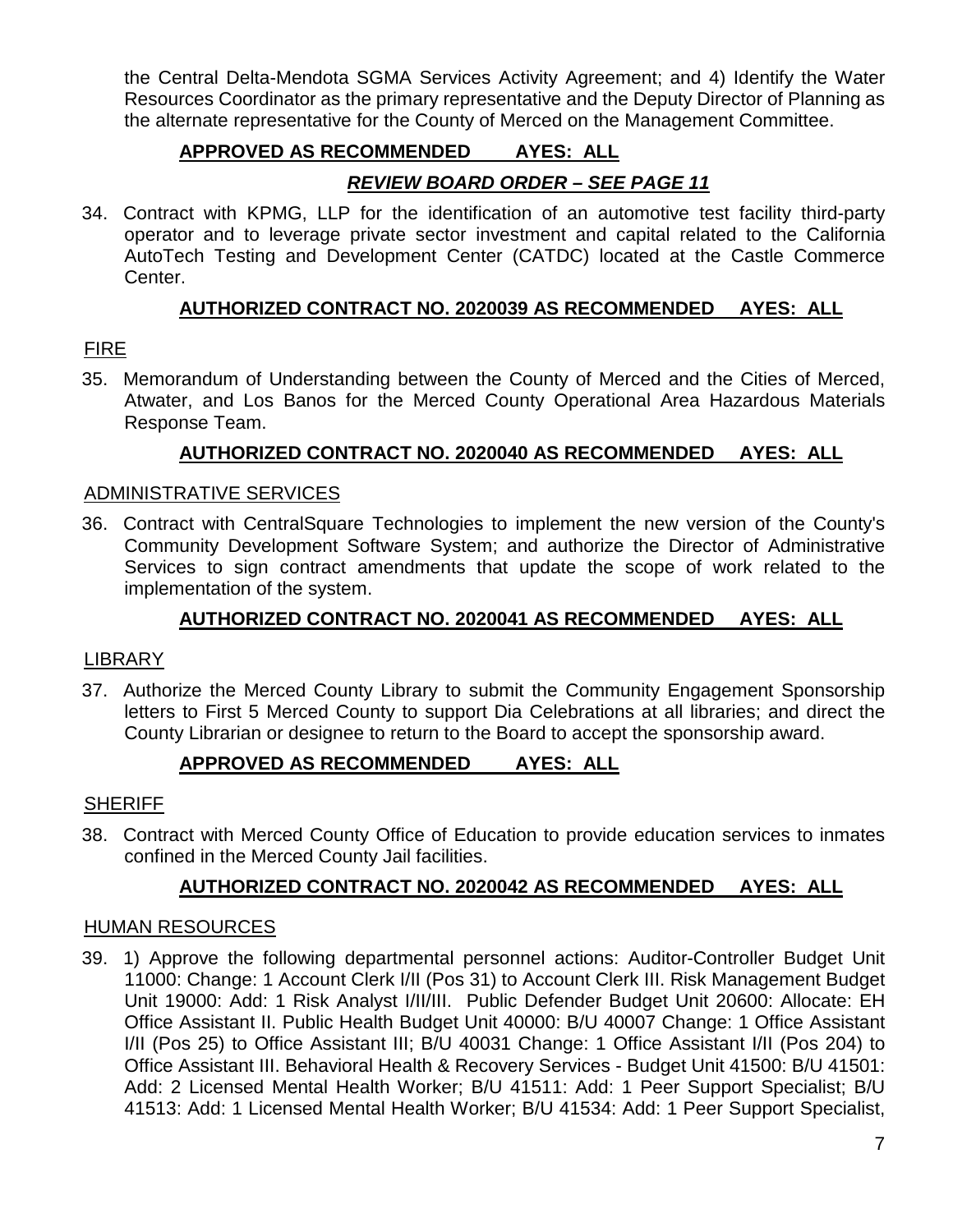Add: 1 Licensed Mental Health Worker; 2) Approve the modifications to the following classification specifications: Automotive Technician, Senior Automotive Technician, Risk Analyst I/II/III, and Staff Services Manager, Chief Deputy Public Defender, Elections Specialist I/II, Elections Technical Analyst; 3) Approve amendments to the Position Allocation Resolution 06-120/A; 4) Approve amendments to the Salary Allocation Resolution 06/120 as outlined, including an administrative revision to replace Director of Human Resources title with Assistant County Executive Officer Human Resources throughout the document; and 5) Approve administrative revisions to replace Director of Human Resources with Assistant County Executive Officer Human Resources in the Human Resources Rules and Regulations 2007-22, the Recruitment and Selection Resolution 2013-92, the Employer-Employee Relations Policy Resolution 91-345 and the Unrepresented Management Resolution 2012- 92.

# **ADOPTED RESOLUTION NOS. 2020-18 (SALARY) AND 2020-19 (POSITION) AS RECOMMENDED AYES: ALL**

40. Ratify the Memorandum of Understanding between Merced County and In-Home Supportive Services Public Authority (IHSS) and United Domestic Workers of America (UDW); and authorize the Chairman to sign all related documents.

# **AUTHORIZED CONTRACT NO. 2020043 AS RECOMMENDED AYES: ALL** *REVIEW BOARD ORDER – SEE PAGE 12*

# EXECUTIVE OFFICE

41. Confirm the appointment of Genevieve Valentine as Director of Behavioral Health and Recovery Services/Public Guardian-Conservator and approve "A" level benefits effective March 30, 2020.

# **APPROVED AS RECOMMENDED AYES: ALL**

# *REVIEW BOARD ORDER – SEE PAGE 12*

42. 1) Approve the 2020 Legislative Agenda with any revisions as recommended by the Board of Supervisors; 2) Authorize the Chairman and County Executive Officer to periodically provide letters of support or opposition as needed based on any benefit or detriment to the County of Merced; and 3) Direct staff to forward the 2020 Legislative Agenda to Merced County's legislative representative and advocates.

# **APPROVED AS RECOMMENDED AYES: ALL**

43. Amend the 2020 Board Meeting Calendar to reflect the following changes: Cancel the Board Meeting of June 30, 2020 and set June 16, 2020 as a Board Meeting Date.

# **APPROVED AS RECOMMENDED AYES: ALL**

# BOARD OF SUPERVISORS

44. Appoint Forrest Hansen as County Counsel and approve "A" level benefits effective March 30, 2020; and approve the employment agreement with the provisions as included and authorize the Chairman to execute the agreement.

# **AUTHORIZED CONTRACT NO. 2020044 AS RECOMMENDED AYES: ALL** *REVIEW BOARD ORDER – SEE PAGES 12 AND 13*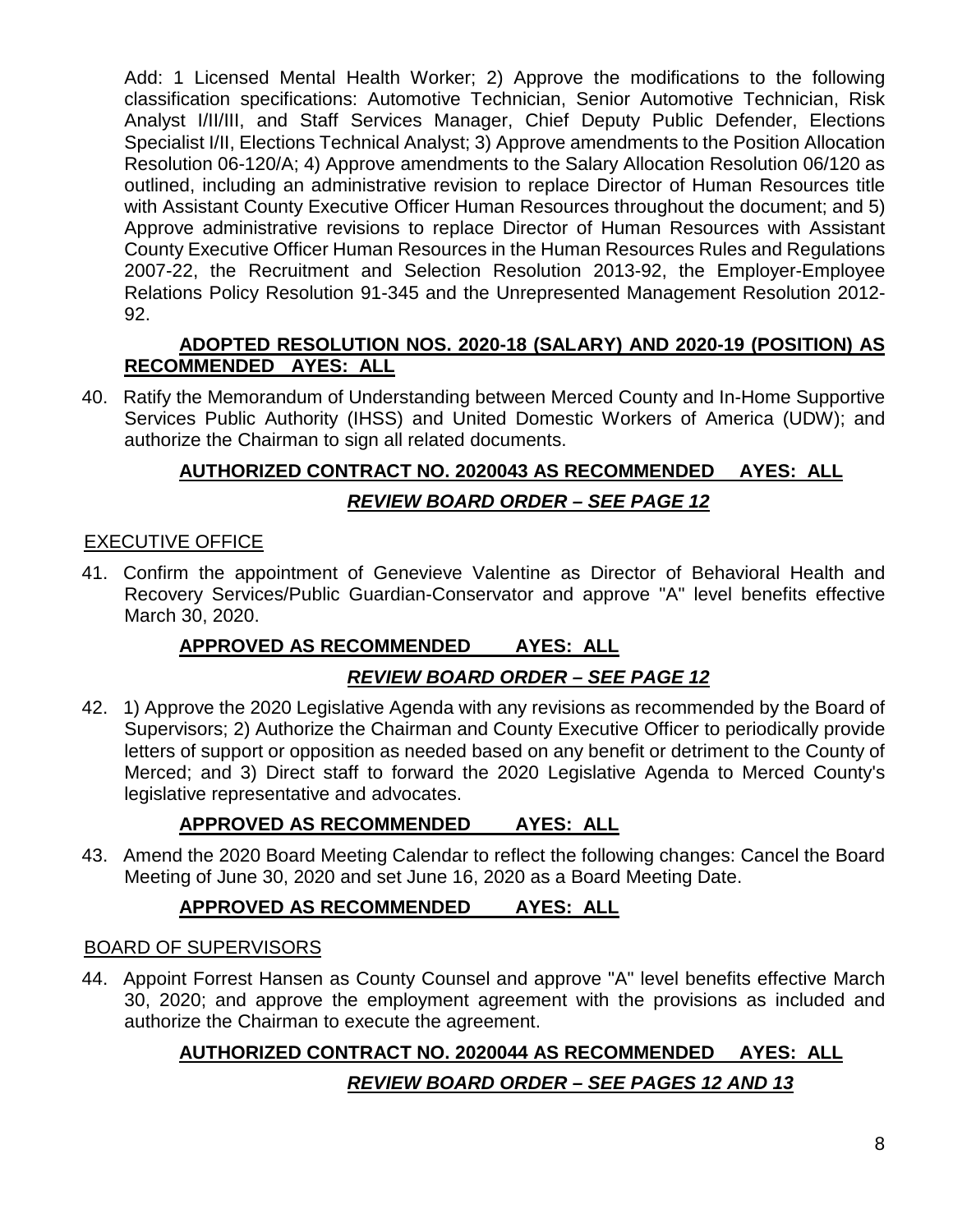#### BOARD APPOINTMENTS

45. Reappoint Barbara G. Heller to the Winton Cemetery District, until February 18, 2024.

# **APPROVED AS RECOMMENDED AYES: ALL**

46. Reappoint Robert Haden to serve as a member of the Assessment Appeals Board, until September 4, 2022.

# **APPROVED AS RECOMMENDED AYES: ALL**

# BOARD INFORMATION & POSSIBLE ACTION

#### **ACCEPTED AND PLACED ON FILE AYES: ALL**

- 47. California Fish and Game Commission re: Notice of receipt of petition from the Center for Biological Diversity and the Turtle Island Restoration Network to list Pacific leatherback sea turtle (Dermochelys coriacea) as an endangered species under the California Endangered Species Act.
- 48. California Fish and Game Commission re: Notice of Proposed Emergency Action regarding the 2020 Recreational Purple Sea Urchin Emergency Rule.
- 49. Merced County Mosquito Abatement District re: General Manager's Report for January 21 through February 18, 2020.

# **THE BOARD ADJOURNED THE MEETING AT 11:17 A.M. UNTIL TUESDAY, MARCH 31, 2020, AT 10:00 A.M**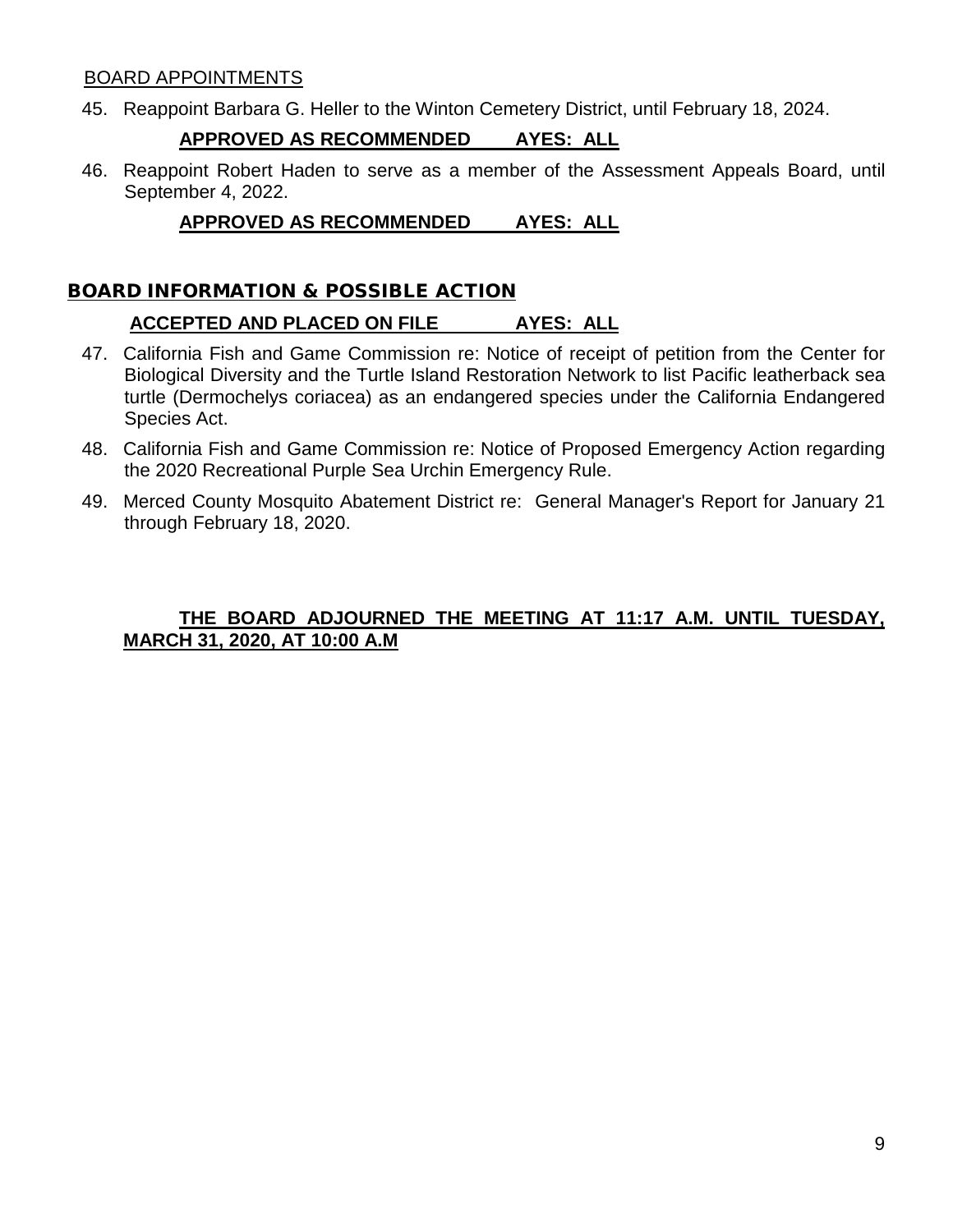#### **10:00 A.M. SCHEDULED ITEM 2020-03-10 PUBLIC OPPORTUNITY**

Blanca Lozano, Delhi resident states that they need a program in Delhi to help reunite and asks Supervisor Pareira to help with providing a resource center in their community to improve communication and to have a positive life and future in Delhi.

Jeff Kettering, Chief Probation Officer states this is his last Board meeting and his last official day will be March 27<sup>th</sup>. He thanks the Board for their support over the years and states that they have an incredible agency with great leadership in the Probation department.

Paul Garcia, Delhi resident questions how much the Board values public comment.

Fernando Alvarez, Delhi resident states that he feels like Delhi has been put aside and nothing has changed. He requests information about the future of Delhi.

Yang Xiong with the Leadership Council for Justice states they have been working with Delhi residents on helping them to get a Community Center with CDBG.

Josephina Ochoa, Winton resident states that they also need a Community Center in Winton. Present: Espinoza, Lor, McDaniel, Pareira, Silveira

#### **10:00 A.M. SCHEDULED ITEM 2020-03-10 MERCED COUNTY DEPARTMENT OF PUBLIC HEALTH UPDATE – CORONAVIRUS**

Rebecca Nanyonjo-Kemp, Public Health Director gives an overview of today's update and introduces Dr. Kenneth Bird, Interim Health Officer. Dr. Bird gives a power point presentation covering the following: An Update on COVID-19, What is Coronavirus?, Wuhan China, COVID-19 Numbers, Current data on COVID-19: Infectiousness, Current data on COVID-19: Symptoms, Testing Criteria, Containment & Mitigation, Control Measures in the U.S., Personal Prevention, Role of the Public Health Department, Local Emergency Responses to COVID-19 and In Conclusion.

Supervisor McDaniel gives kudos to Ms. Nanyonjo-Kemp for being on top of this and for having a plan in place since the discovery of this virus.

The Board has lengthy discussion on the Coronavirus update.

The Chairman asks if there is anyone from the public wishing to comment.

Paul Garcia, Delhi resident questions if the homeless will be tested. Present: Espinoza, Lor, McDaniel, Pareira, Silveira

#### **CONSENT ITEM NO. 13 2020-03-10 BOARD OF SUPERVISORS**

The Clerk announces approval of minutes for September 10, 2019, September 17, 2019, September 17, 2019 – Final Budget Hearings, October 1, 2019, October 1, 2019 – IHSS, October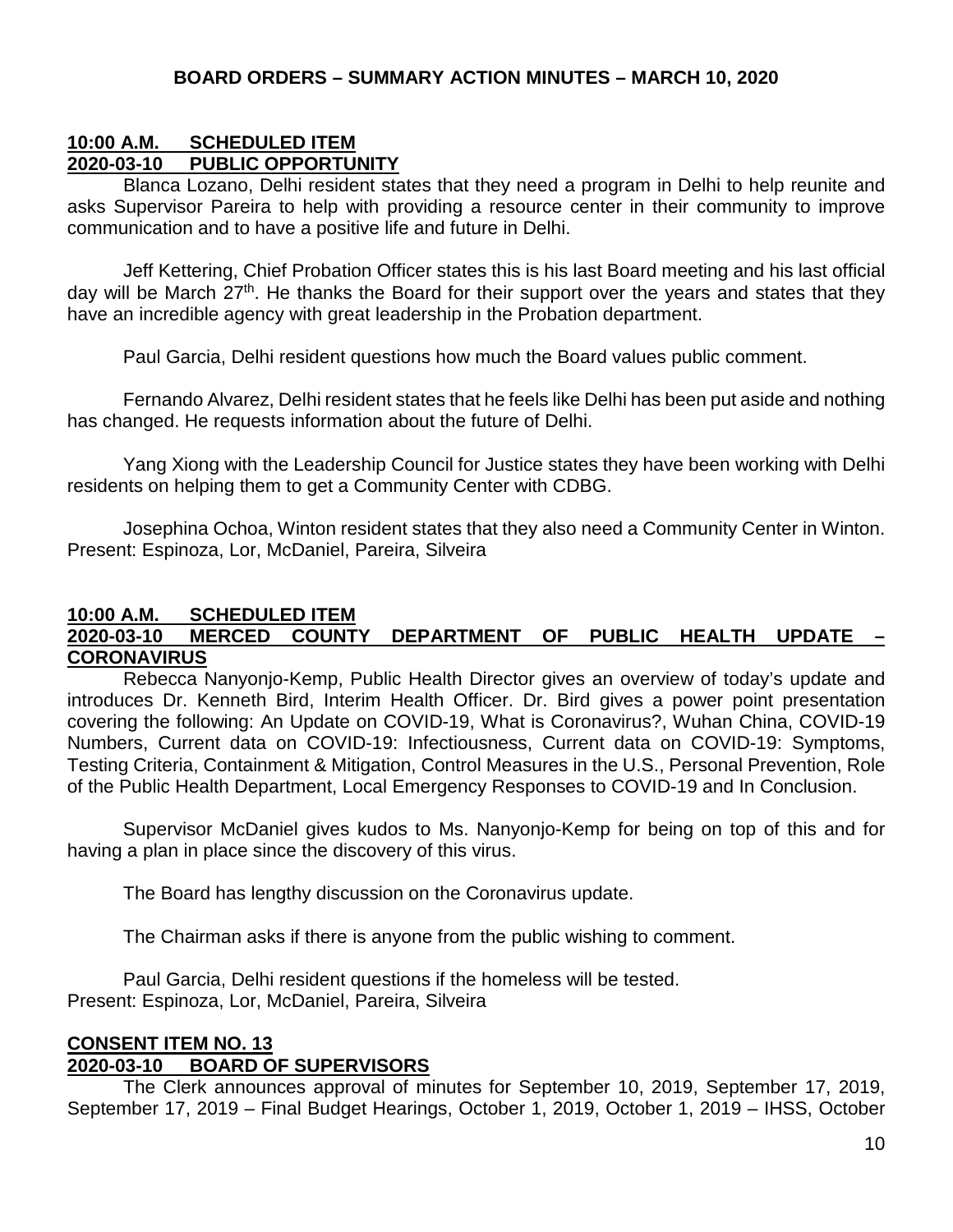22, 2019, November 5, 2019, November 5, 2019 – IHSS, November 19, 2019, November 19, 2019 – Delta-Mendota GSA, November 19, 2019 - Chowchilla GSA, December 10, 2019, December 10, 2019 – Delta-Mendota GSA, December 10, 2019 – Chowchilla GSA, December 17, 2019 and December 17, 2019 – IHSS is before the Board for consideration.

Supervisor Lor states she was absent for the December 17, 2019 meeting and will abstain from voting on this item.

Supervisor Silveira questions Counsel if they need to abstain if they were not present at one of the meetings for the approval of the minutes.

County Counsel James Fincher states no, there is nothing in the code that states you need to abstain.

Supervisor Silveira thanks Mr. Fincher and states that he wanted clarification for himself.

Supervisor Lor states that today's legal advice differs from what she has been told in the past.

Upon motion of Supervisor Lor, seconded by Supervisor McDaniel, duly carried, the Board approves minutes for September 10, 2019, September 17, 2019, September 17, 2019 – Final Budget Hearings, October 1, 2019, October 1, 2019 – IHSS, October 22, 2019, November 5, 2019, November 5, 2019 – IHSS, November 19, 2019, November 19, 2019 – Delta-Mendota GSA, November 19, 2019 – Chowchilla GSA, December 17, 2019 and December 17, 2019 – IHSS. Ayes: Espinoza, Lor, McDaniel, Pareira, Silveira

# **ACTION ITEM NO. 33**

# **2020-03-10 COMMUNITY AND ECONOMIC DEVELOPMENT**

The Clerk announces that the recommendation has been modified and the board is being asked to consider recommendation 1 and 2 only. Approval of the third amendment to Central Delta-Mendota Region Sustainable Groundwater Management Act (SGMA) Services Activity Agreement, which provides for participating agencies to be able to delegate voting and approval authority to the Central Delta-Mendota Groundwater Sustainability Agency (GSA); and authorizing the Chairman to sign Services Memorandum of Agreement (SS-MOU) Participant Consent to third amendment to Central-Delta Mendota Region SGMA Services Activity Agreement is before the Board for consideration.

Mark Hendrickson, Director of Community and Economic Development clarifies the recommended action today and states they will be taking this item in just two steps for now.

Upon motion of Supervisor Silveira, seconded by Supervisor Lor, duly carried, the Board approves modified recommendation approving the third amendment to Central Delta-Mendota Region Sustainability Groundwater Management Act (SGMA) Services Activity Agreement, which provides for participating agencies to be able to delegate voting and approval authority to the Central Delta-Mendota Groundwater Sustainability Agency (GSA); and authorizes the Chairman to sign Services Memorandum of Agreement (SS-MOU) Participant Consent to third amendment to Central-Delta Mendota Region SGMA Services Activity Agreement.

Ayes: Espinoza, Lor, McDaniel, Pareira, Silveira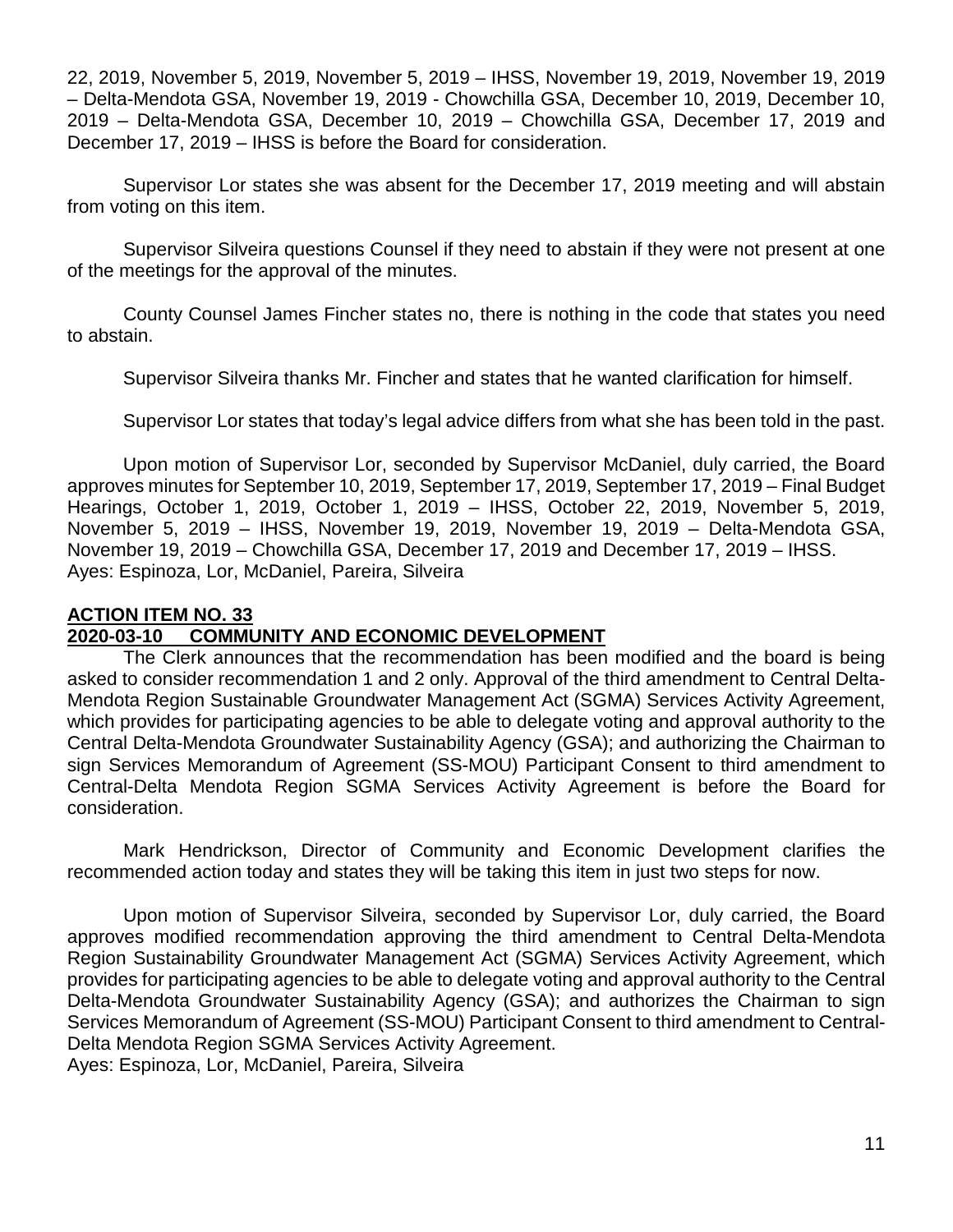#### **ACTION ITEM NO. 40 2020-03-10 HUMAN RESOURCES**

The Clerk announces item to ratify the Memorandum of Understanding between Merced County and In-Home Supportive Services Public Authority (IHSS) and United Domestic Workers of America (UDW) is before the Board for consideration.

The Chair asks if there is anyone from the public wishing to comment on this item. The following speak:

Josephina Ochoa, IHSS worker states that they need this raise and requests the Board to vote yes on this item.

Patricia Torres, Union Representative with United Domestic Workers urges the Board to vote yes on this item.

Upon motion of Supervisor Lor, seconded by Supervisor McDaniel, duly carried, the board ratifies the Memorandum of Understanding (Contract No. 2020043) between Merced County and In-Home Supportive Services Public Authority (IHSS) and United Domestic Workers of America (UDW). Ayes: Espinoza, Lor, McDaniel, Pareira, Silveira

#### **ACTION ITEM NO. 41 EXECUTIVE OFFICE**

The Clerk announces item to confirm the appointment of Genevieve Valentine as Director of Behavioral Health and Recovery Services/Public Guardian-Conservator at the salary of \$174,720 annually and approve "A" level benefits effective March 30, 2020 is before the Board for consideration.

Jim Brown, County Executive Officer states that they went through an extensive recruitment process for the Behavioral Health and Recovery Services Director position and thanks the Behavioral Health Board for their help with the process. He further gives an overview of Ms. Valentine's experience and her background.

Supervisor Lor requests Ms. Valentine come forward and introduce herself.

Genevieve Valentine introduces herself to the public.

Upon motion of Supervisor Lor, seconded by Supervisor McDaniel, duly carried, the Board confirms appointment of Genevieve Valentine as Director of Behavioral Health and Recovery Services/Public Guardian-Conservator at the salary of \$174,720 annually and approves "A" level benefits effective March 30, 2020.

Ayes: Espinoza, Lor, McDaniel, Pareira, Silveira

# **ACTION ITEM NO. 44**

#### **2020-03-10 BOARD OF SUPERVISORS**

The Clerk announces item to appoint Forrest Hansen as County Counsel at the salary of \$221,416 annually and approve "A" level benefits effective March 30, 2020; and approve the employment agreement with the provisions as included and authorize the Chairman to execute the agreement is before the Board for consideration.